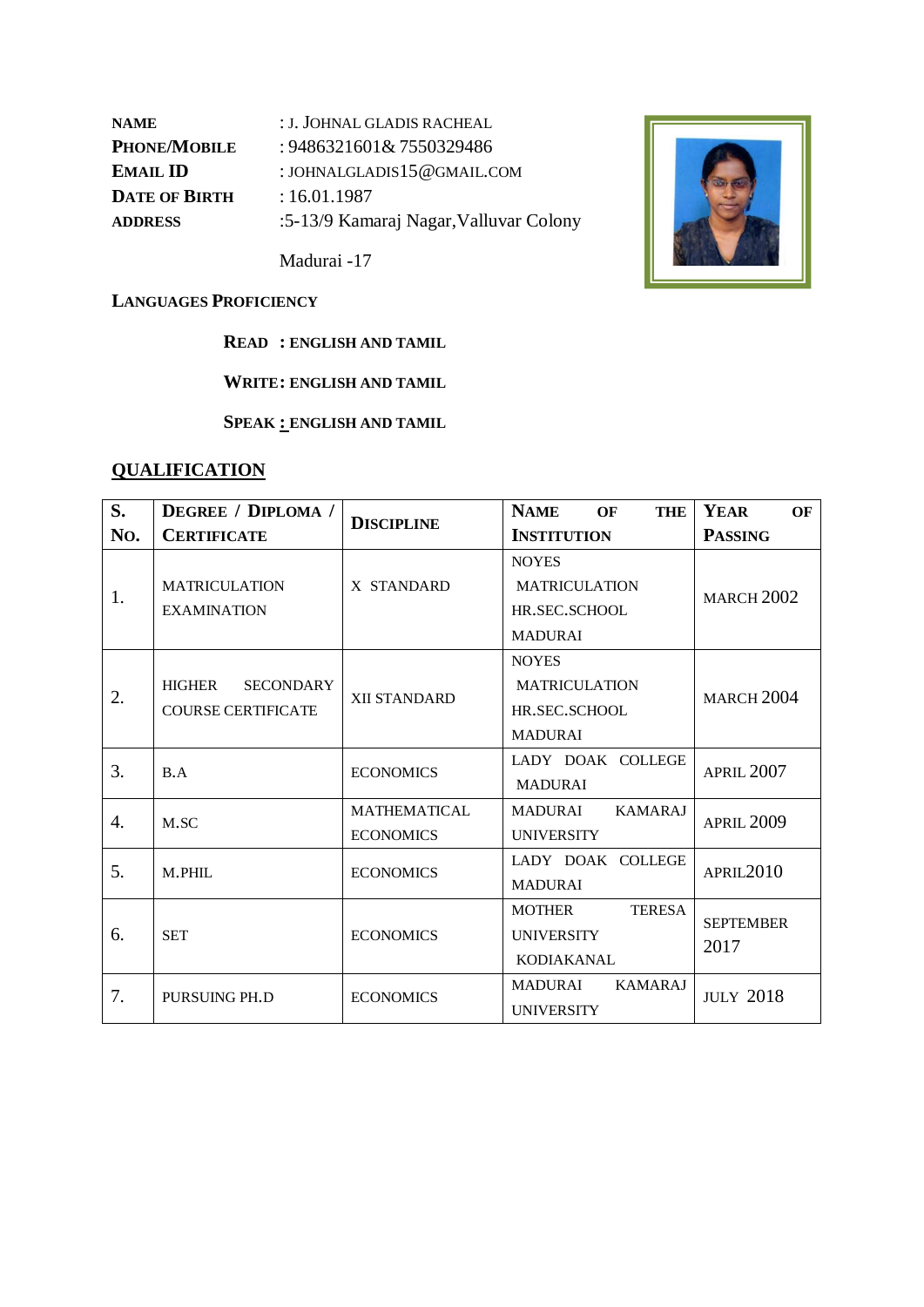#### **DIPLOMA/CERTIFICATE**

| S.NO | <b>DIPLOMA</b>     | <b>DISCIPLINE</b>                                                                              | <b>NAME</b><br><b>THE</b><br>OF | <b>YEAR</b><br><b>OF</b>            |
|------|--------------------|------------------------------------------------------------------------------------------------|---------------------------------|-------------------------------------|
|      | <b>CERTIFICATE</b> |                                                                                                | <b>INSTITUTION</b>              | PASSING                             |
| 1.   | Diploma            | Religious education                                                                            | Lady doak college<br>madurai    | Febraury 2008                       |
| 2.   | Certificate        | college<br>Lady doak<br>Peer counsellor<br>madurai                                             |                                 | 2006-2007                           |
| 3.   | Certificate        | Multimedia<br>and<br>animation                                                                 | Lady doak<br>college<br>madurai | 2006<br>June<br>to<br>november 2006 |
| 4.   | Certificate        | English<br>language<br>trainer                                                                 | Fatima<br>college<br>madurai    | 2015<br>June<br>to<br>august 2015   |
| 5.   | Certificate        | Level 4 english<br>$\omega$<br>work<br>An english language<br>programme<br>complaint with cefr | Il & fs skills chennai          | November 2015                       |

#### **AREAS OF SPECIALIZATION**

- MATHEMATICAL ECONOMICS
- STATISTICAL SOFTWARE PACKAGE OF SOCIAL SCIENCE
- ECONOMETRICS
- statistics

## **TEACHING EXPERIENCE**

| <b>S. No.</b> | <b>INSTITUTION</b>       | <b>FROM-TO (PERIOD)</b>                                                                                                                                                                                                                                                               |  |
|---------------|--------------------------|---------------------------------------------------------------------------------------------------------------------------------------------------------------------------------------------------------------------------------------------------------------------------------------|--|
|               | <b>LADY DOAK COLLEGE</b> | $1ST$ FEBRUARY 2011 TO $1ST$ APRIL 2011                                                                                                                                                                                                                                               |  |
|               | <b>FATIMA COLLEGE</b>    | 14.02.2012 to 31.01.2014 as per order no.75/2011-2012<br>23.06.2014 one year as per order no.24/SFC/2014-2015<br>23.06.2015 one year as per order no.24/SFC/2015-2016<br>17.06.2016 to 12.08.2016<br>01.03.2017 to 21.03.2017<br>31.08.2017 to 27.09.2017<br>09.10.2017 to 23.10.2017 |  |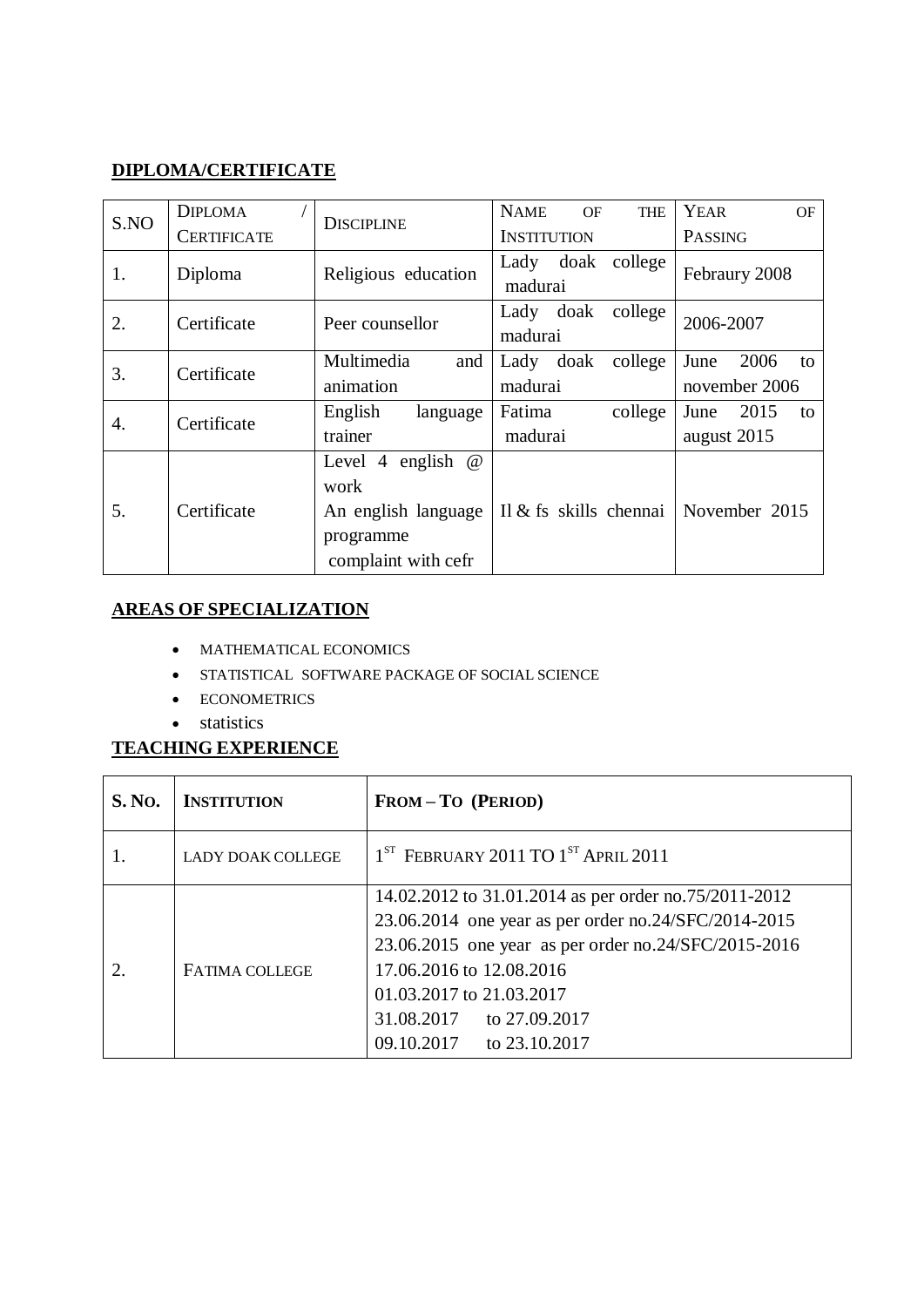# **RESEARCH EXPERIENCE**

| S.  | <b>TITLE</b><br>OF                                                                                                                                   | <b>POSITION</b>              | <b>MAJOR/MINOR</b>        | <b>SPONSORED</b>                                                   | <b>INSTITUTIO</b>               | $FROM - TO$                                                                        |
|-----|------------------------------------------------------------------------------------------------------------------------------------------------------|------------------------------|---------------------------|--------------------------------------------------------------------|---------------------------------|------------------------------------------------------------------------------------|
| No. | <b>PROJECT</b>                                                                                                                                       |                              |                           | BY                                                                 | N                               | (PERIOD)                                                                           |
| 1.  | Socio-Economic<br>Transformation<br>of<br><b>Relocated Fisher</b><br>after<br>folk<br>Tsunami<br>in<br>Kanyakumari<br>District<br>$-$ An<br>Analysis | RESEARCH<br><b>ASSISTANT</b> | Major Research<br>Project | Indian<br>of<br>council<br>social science<br>research<br>New Delhi | <b>FATIMA</b><br><b>COLLEGE</b> | $1^{ST}$<br><b>SEPTEMBER</b><br>2016<br>TO<br>$22^{ND}$<br><b>DECEMBER</b><br>2016 |

## **POSITION HELD IN FATIMA**

| <b>S. No.</b> | <b>NAME OF THE POSITION</b>                                                                                                                   | <b>DURATION</b> |
|---------------|-----------------------------------------------------------------------------------------------------------------------------------------------|-----------------|
| 1.            | CO-ORDINATOR IN CONSUMER CLUB                                                                                                                 | 2015-2016       |
| 2.            | MEMBER IN EXTENSION ACTIVITY                                                                                                                  | 2015-2016       |
| 3.            | MEMBER IN WOMEN CELL                                                                                                                          | 2012-2014       |
| 4.            | OFF CLASS UNDERTAKEN FOR PG STUDENTS OF COMMERCE<br>ECONOMICS AND HOME SCIENCE IN STATISTICAL<br><b>SOFTWARE</b><br>PACKAGE OF SOCIAL SCIENCE | 2012-2015       |

#### **TRAINING PROGRAMMES ATTENDED**

| S.<br>No. | <b>PROGRAMMES</b>                                  | <b>THEME</b>                                  | <b>ORGANIZED BY</b>                   | <b>DATE</b>                                                  |
|-----------|----------------------------------------------------|-----------------------------------------------|---------------------------------------|--------------------------------------------------------------|
| 1.        | TRAINING<br><b>STATISTICAL</b><br><b>PROGRAMME</b> | <b>BASIC AND ADVANCED</b><br><b>LEVEL</b>     | <b>FATIMA COLLEGE</b><br>MADURAI-18   | NOVEMBER 2013<br><b>JANUARY</b><br>TO<br>2014                |
| 2.        | ENTREPRENEURSHIP<br><b>AWARENESS CAMP</b>          | <b>ENTREPRENEURSHIP</b><br><b>DEVELOPMENT</b> | LADY<br><b>DOAK</b><br><b>COLLEGE</b> | $10^{TH}$<br>8 <sup>TH</sup><br>TO<br>AUGUST <sub>2006</sub> |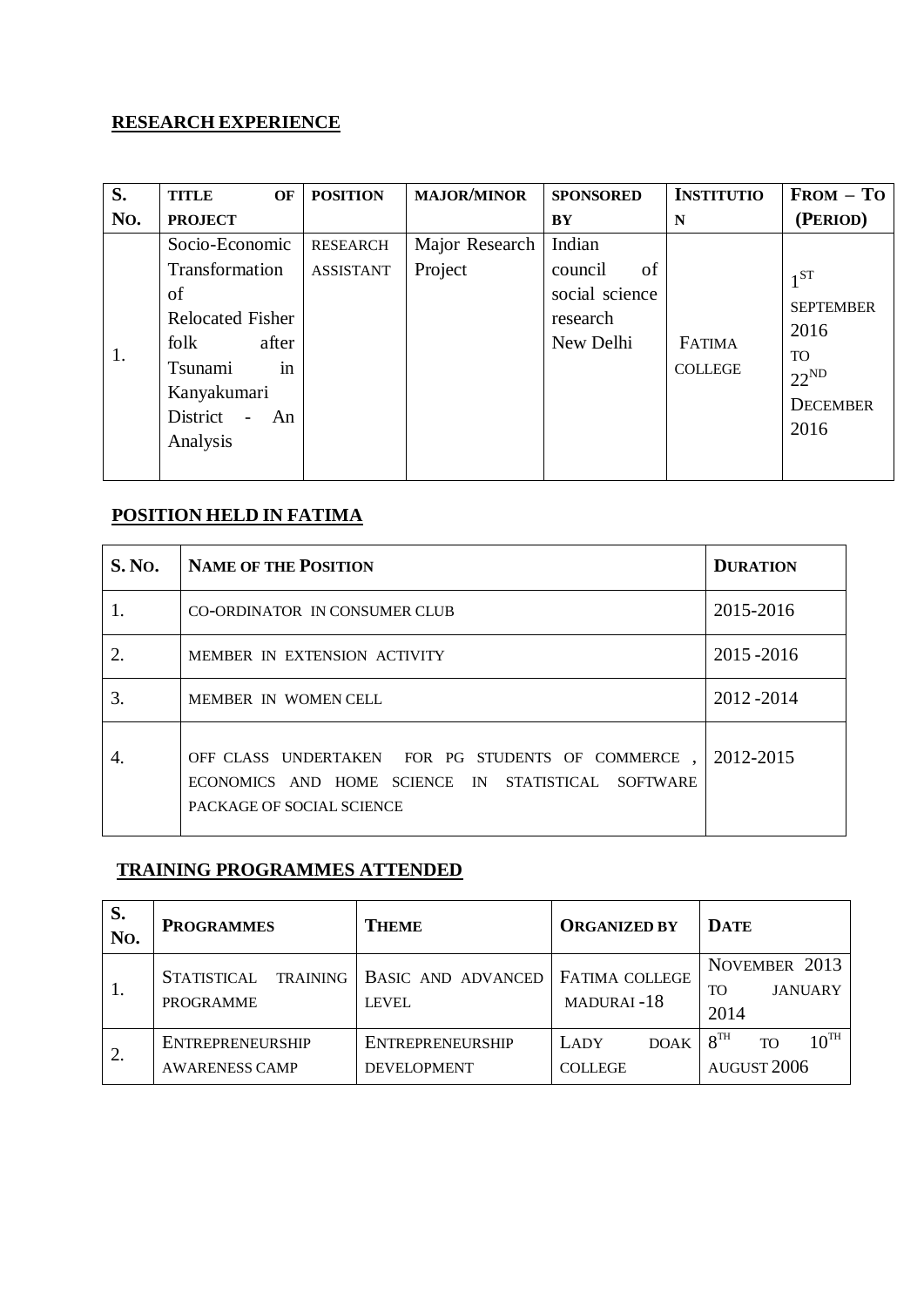#### **THE FOLLOWING COURSES WERE HANDLED BY ME DURING MY SERVICE IN THE FATIMA COLLEGE.**

- **I B.A :**ECONOMIC STATISTICS, MATHEMATICAL METHODS AND ECONOMIC INSURANCE.
- **II B.A :**ECONOMIC THINKERS
- **II B.COM :**GLOBAL BUSINESS MANAGEMENT AND ENTREPRENEURSHIP DEVELOPMENT
- **II B.COM WITH C.A:**MANAGERIAL ECONOMICS
- **III B.A :**INDIAN ECONOMIC ISSUES
- **I M.A :** RESEARCH METHODOLOGY , MATHEMATICS FOR ECONOMIST AND FINANCIAL **ECONOMICS**
- **II M.A:** ECONOMETRICS AND COMPUTER APPLICATION FOR ECONOMICS
- **I M.COM WITH C.A :** BUSINESS STATISTICS
- **II M.COMWITH C.A:**WOMEN ENTREPRENEURSHIP AND HUMAN RESOURCE MANAGEMENT
- **• M.PHIL:** MODERN ECONOMIC ISSUES
- **SKILL BASED AND EDC**
- **CERTIFICATE COURSE:** PERSONALITY DEVELOPMENT
- **HUMAN RIGHTS**

#### **DEPARTMENT ACTIVITIES:**

- **EXCURSION**
- **ASSOCIATION**
- **•** DOCUMENTATION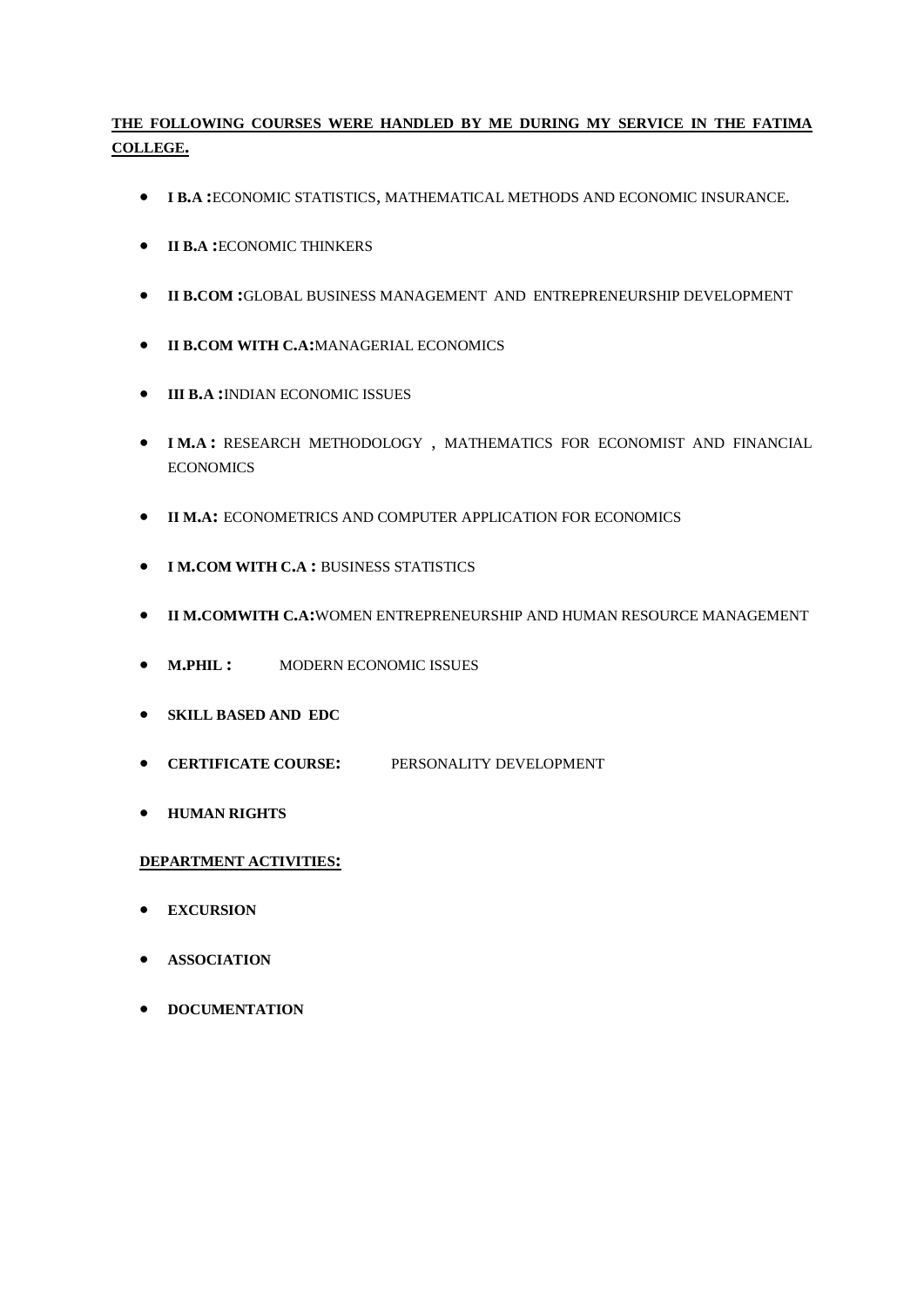#### $\begin{array}{c|c}\nS. \\
\hline\nNo.\n\end{array}$  Programmes & theme  $\begin{array}{c|c}\n\end{array}$  Organized by  $\begin{array}{c}\n\end{array}$  Date Participated/ presented paper 1. Workshop on baking technology Lady doak college 16.06.2005 to 29.06.2005 Participated -  $\overline{2}$ . Economics of climate change School of economics madurai kamaraj university January 30<sup>th</sup> and  $31<sup>st</sup>$ 2008 Participated Impact of global warming 3. People's participation in rural development School of economics madurai kamaraj university January 22nd and  $23<sup>rd</sup>$ 2009 Participated Watershed management and people's participation  $5.$  Threat or recession – inida marches on Department of economics madura college, madurai.  $28<sup>th</sup>$  january  $\begin{array}{c|c} 28 & \text{January} \\ 2009 & \text{Participated} \end{array}$ Global recession and the impact on indian economy 6. Service sector and inclusive growth Department of economics fatima college, madurai.  $28<sup>th</sup>$ febrauary 2012 Participated - 7. Challenges in health issues and public health care system i n india School of economics madurai kamaraj university, madurai.  $21^{\text{st}}$ &22<sup>nd</sup> febrauary 2013 Presented A study on health awarness of youth in madurai city 7. Data analysis for social sciences Department of economics arul anandar college madurai  $21<sup>st</sup>$  and  $22<sup>nd</sup>$ febrauary 2013 Presented - 8. Corporate social responsibility myths and realities Department of management studies and department of sociology with  $22<sup>nd</sup>$ november 2014 Presented Economic imbalances in india changes and challenges

msw fatima college

#### **NATIONAL/INTERNATIONAL SEMINAR, WORKSHOP, CONFERENCE & SYMPOSIUM**

Title of the

S.